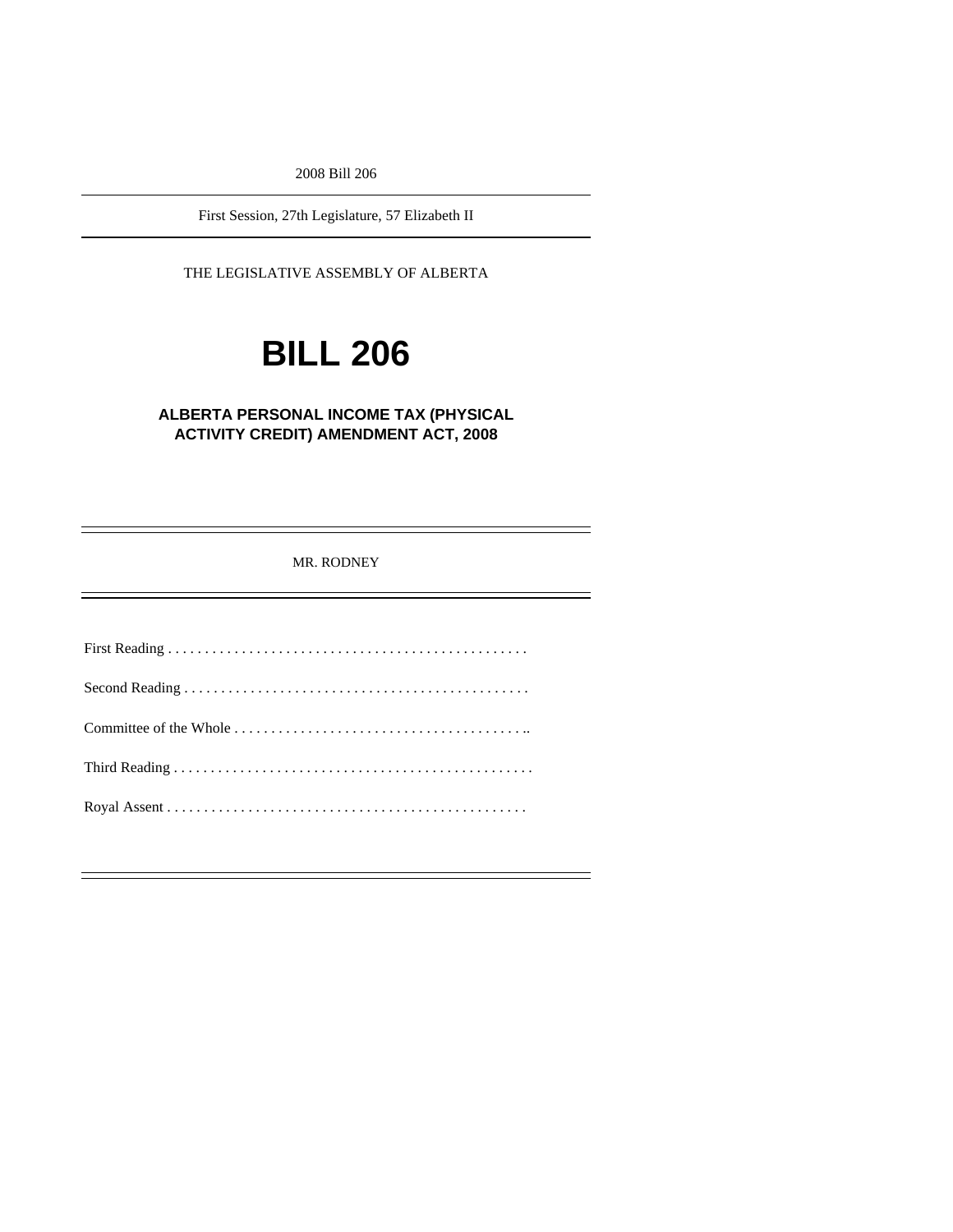*Bill 206 Mr. Rodney* 

## **BILL 206**

2008

#### **ALBERTA PERSONAL INCOME TAX (PHYSICAL ACTIVITY CREDIT) AMENDMENT ACT, 2008**

*(Assented to , 2008)* 

HER MAJESTY, by and with the advice and consent of the Legislative Assembly of Alberta, enacts as follows:

#### **Amends RSA 2000 cA-30**

#### **1 The** *Alberta Personal Income Tax Act* **is amended by this Act.**

#### **2 The following is added after section 12:**

### **Credit for costs of organized physical activity**

**12.1(1)** In this section,

- (a) "dependant" means a dependant of an individual under section  $8(1)(a)$ , (b), (d) or (e);
- (b) "eligible organization" means an organization approved by the Provincial Minister that provides programs of physical activity to individuals or groups;
- (c) "eligible physical activity" means a physical activity that does not provide an individual participant with remuneration;
- (d) "physical activity" means an activity that contributes to the development of an individual's cardio-respiratory endurance, muscular strength, muscular endurance, flexibility or balance.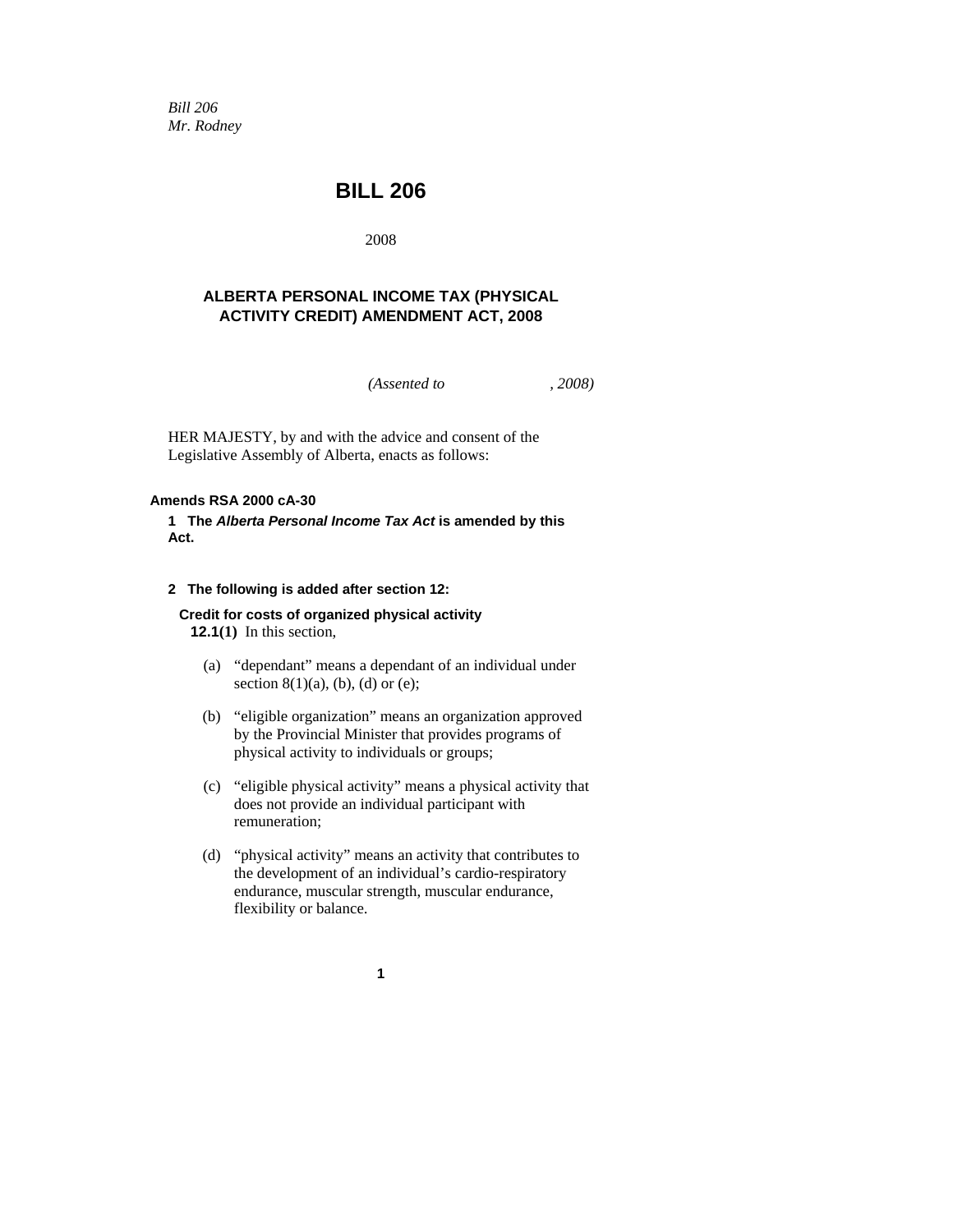#### **Explanatory Notes**

**1** Amends chapter A-30 of the Revised Statues of Alberta 2000.

**2** Section added providing for the deduction of costs of organized physical activity.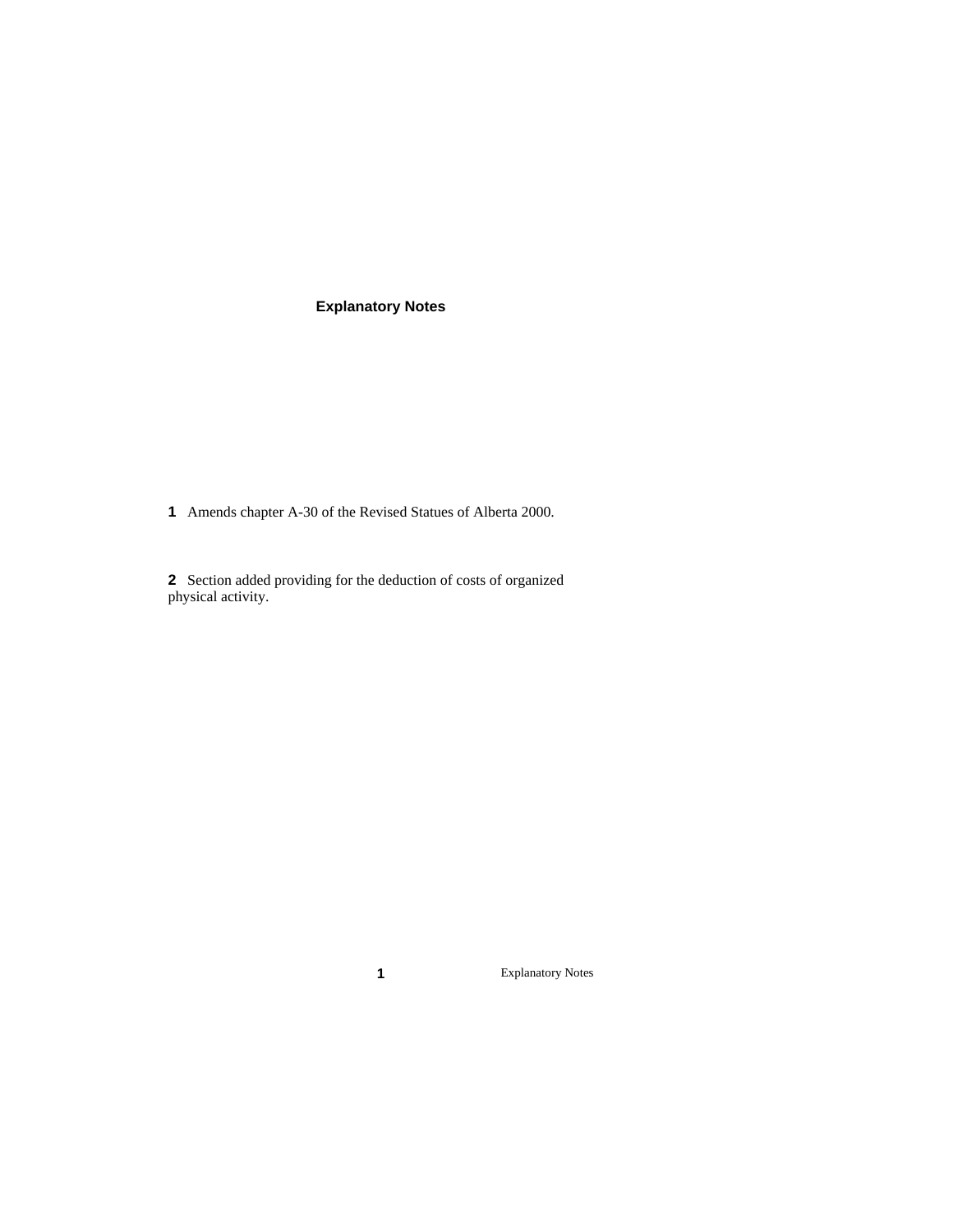**(2)** For the purpose of computing the tax payable under this Act for a taxation year by an individual, there may be deducted an amount determined by the formula

A x (B-\$100)

where

- A is the specified percentage for the year;
- B is the total of the fees paid by the individual in the year for the individual and his or her dependants to participate in eligible physical activities.

**(3)** An individual must not deduct more than \$1500 of the fees paid for himself or herself in a taxation year.

**(4)** An individual must not deduct more than \$1500 for each dependant of the fees paid for that dependant in a taxation year.

**(5)** Subsection (2) does not apply unless the payment of the fees is proven by filing with the Provincial Minister a receipt in the prescribed form issued by an eligible organization.

**3 Section 42 is amended by adding** ",12.1" **after** "12".

**4 This Act comes into force on Proclamation.**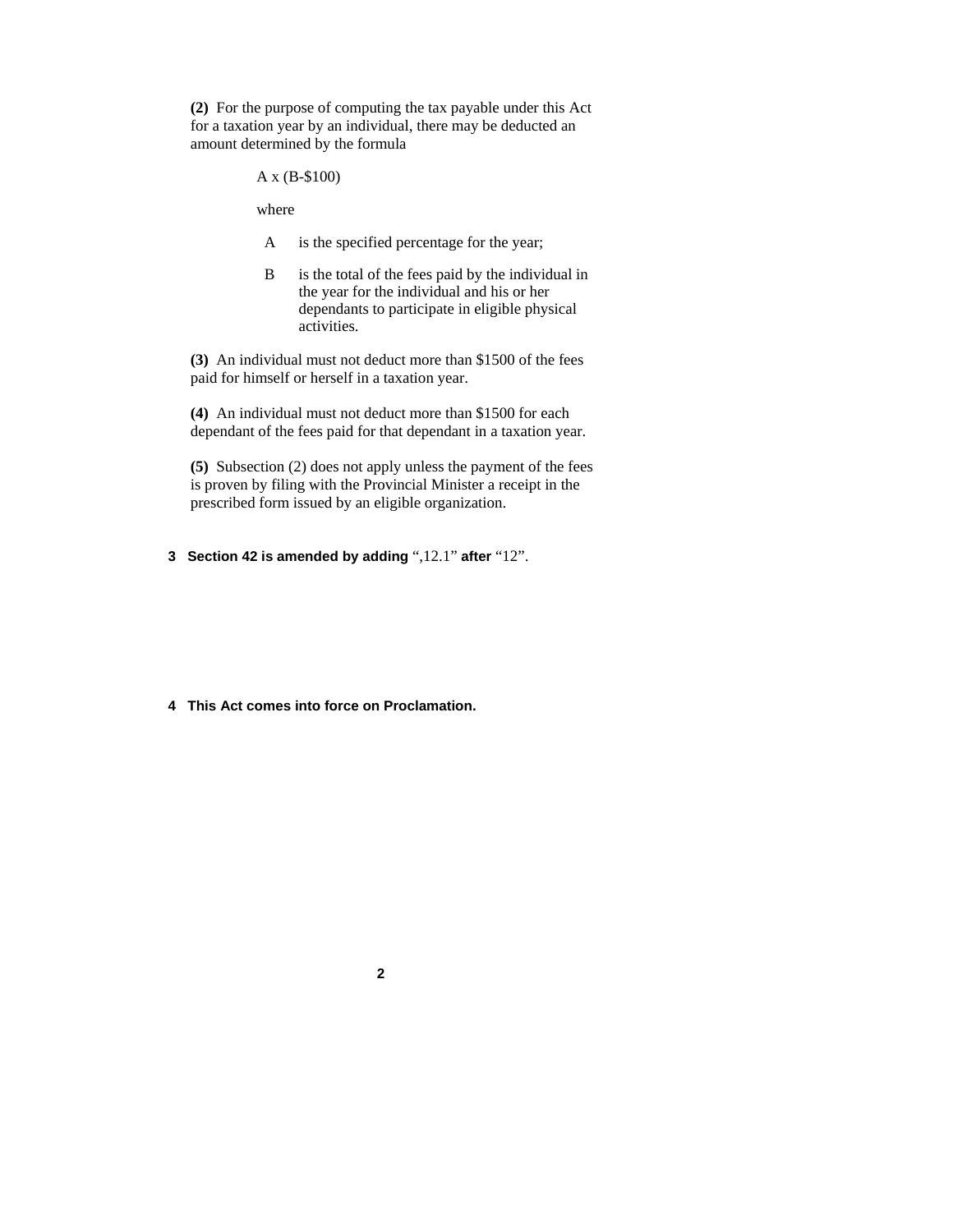**3** Section 42 presently reads:

*42 In computing an individual's tax payable under this Act, the following provisions must be applied in the following order:* 

*sections 8, 9, 19, 10, 13.1, 13, 17, 15, 16, 20(2), 20(1), 12, 11, 18, 21, 22, 27, 23, 24 and 25.* 

**4** Coming into force.